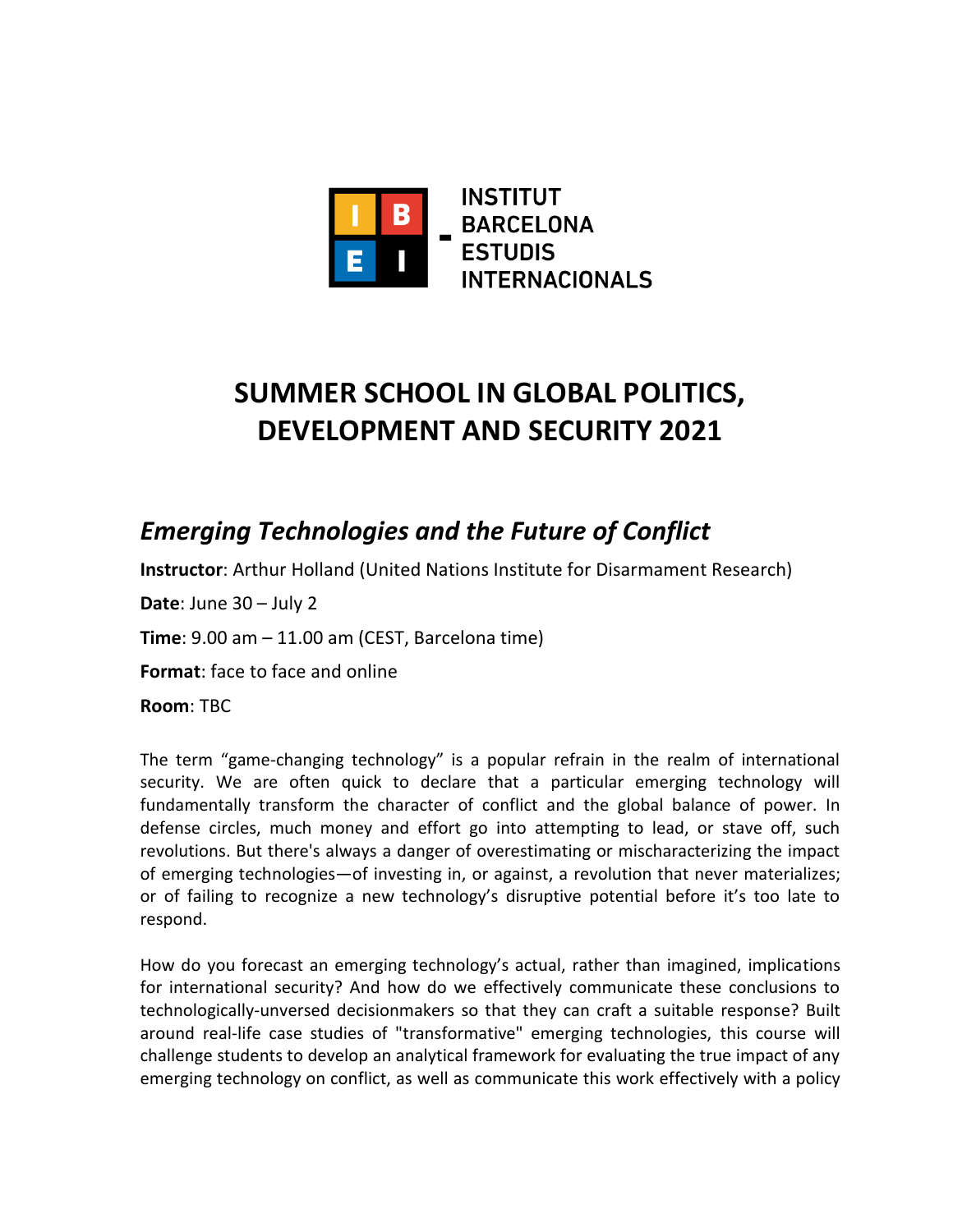audience. The class does not assume any prior direct experience in conflict technology research or technical expertise.

# **Session 1. Drone Revolutions**

This class will introduce the theories and lexicon of (real or imagined) technological revolutions, and will consider the case of military drones and their impact on modern warfare.

# Required Reading

Brose, "The New Revolution in Military Affairs," Foreign Affairs, April 2019.

Horowitz et al, "The Consequences of Drone Proliferation: Separating Fact from Fiction," International Security, 2016.

*Selections from* Tabrizi & Bronk, "Armed Drones in the Middle East Proliferation and Norms in the Region," RUSI, 2019.

Dixon, "Azerbaijan's drones owned the battlefield in Nagorno-Karabakh — and showed future of warfare," Washington Post, November 2020.

#### Recommended reading

Gettinger, The Drone Databook, Center for the Study of the Drone, September 2019

Singer, "The Big Cebrowski and the Real RMA: Thinking About Revolutionary Technologies" from Wired for War (Penguin: 2009)

Farooq, "The Second Drone Age: How Turkey Defied the U.S. and Became a Killer Drone Power" The Intercept, May 2019.

# **Session 2. Hypersonics, High-powered Lasers, and the Invisible War**

This class will take an in-depth look at three "emerging" weapons technologies to assess their tangible and not-so-tangible impacts on the security landscape.

# Required Reading

Obering, "Directed Energy Weapons Are Real . . . And Disruptive," *Prism*, 2020.